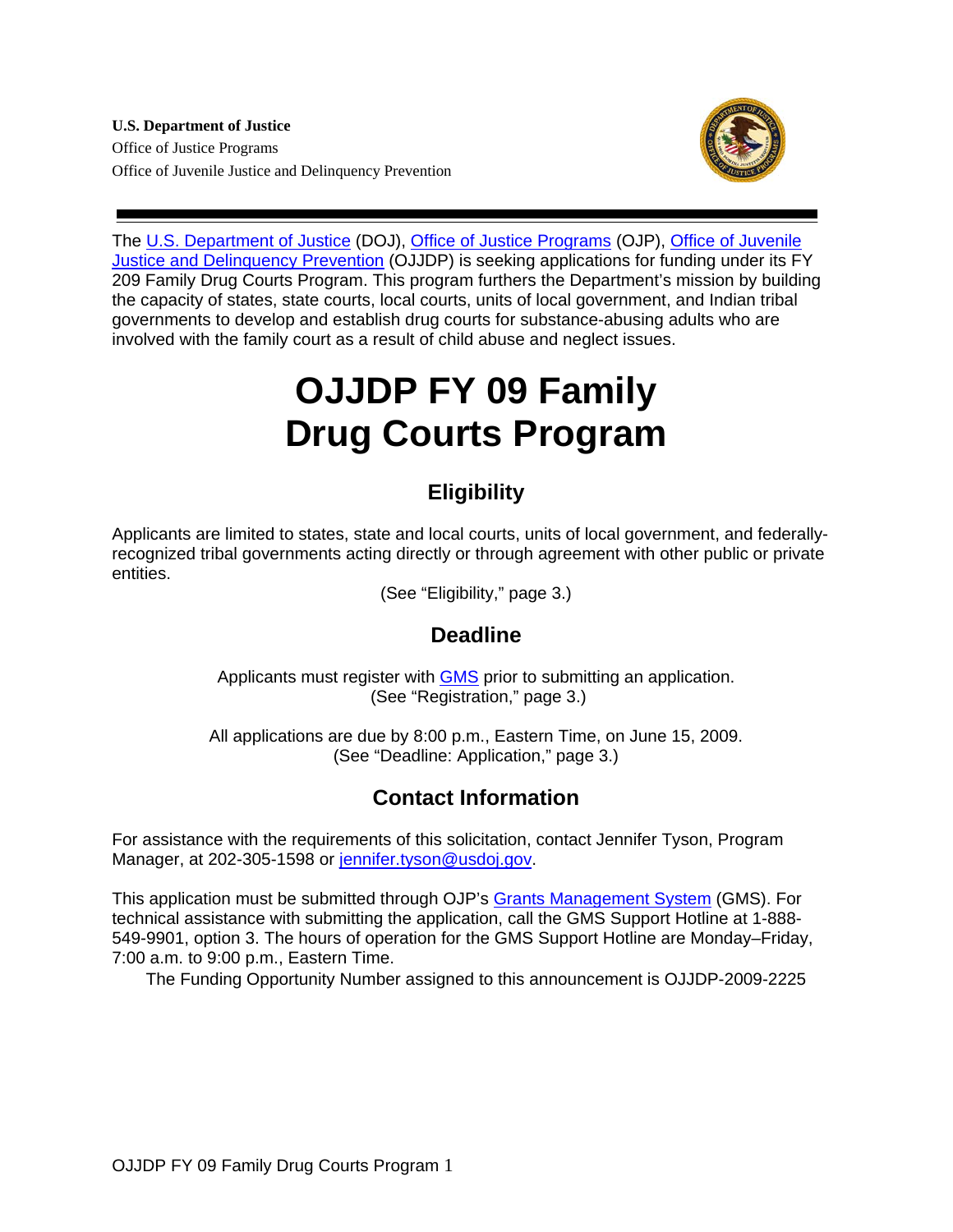| American Indian Tribes and Alaska Native Tribes and Tribal Organizations3 |
|---------------------------------------------------------------------------|
|                                                                           |
|                                                                           |
|                                                                           |
|                                                                           |
|                                                                           |
|                                                                           |
|                                                                           |
|                                                                           |

## **CONTENTS**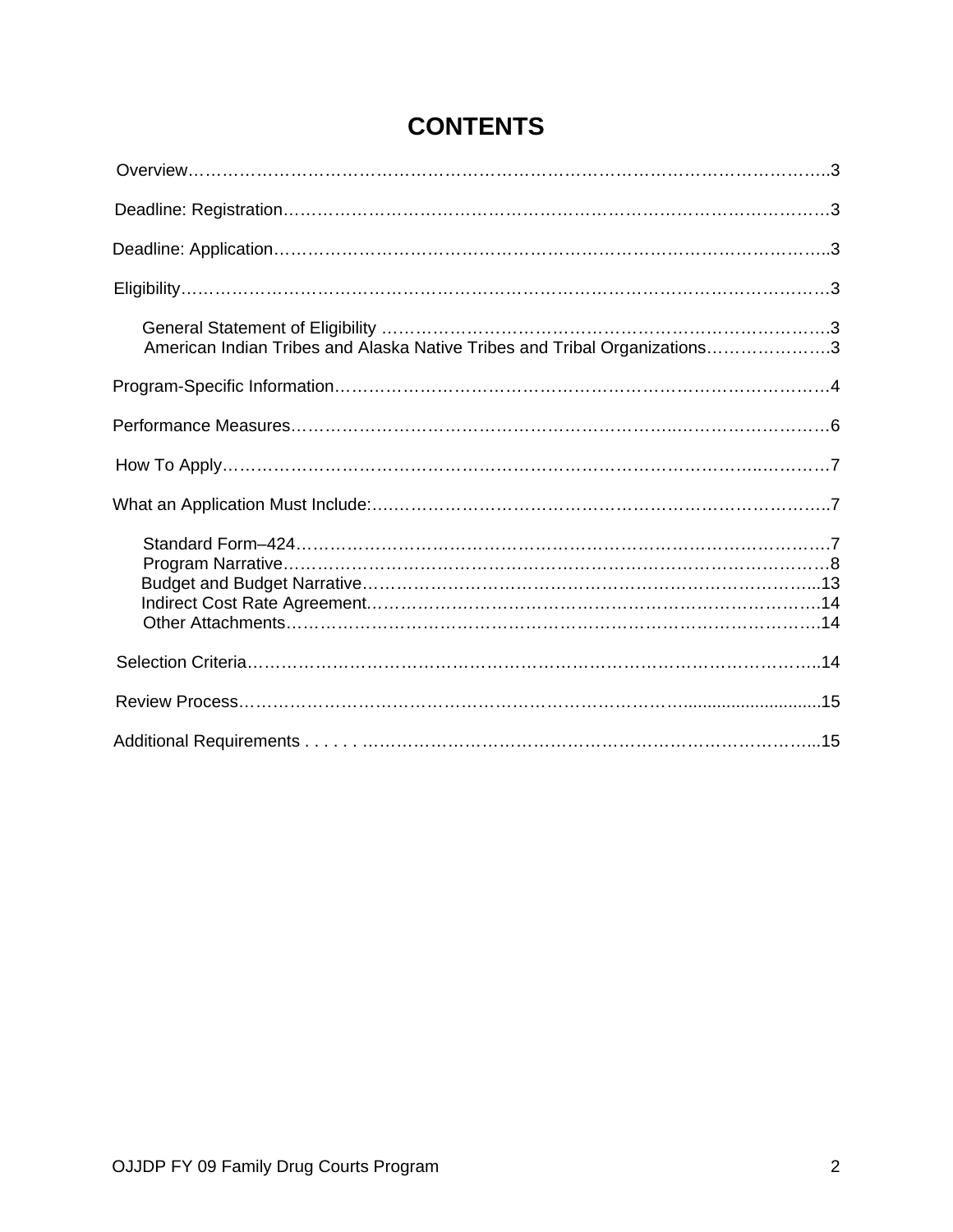## **OJJDP FY 09 Family Drug Courts Program (CFDA #16.585)**

## **Overview**

The purpose of the Family Drug Courts Program is to build the capacity of states, state and local courts, units of local government, and federally recognized Indian tribal governments to develop and establish drug courts for substance-abusing adults involved with the family dependency court as a result of child abuse and neglect issues. The program must provide services to the children of the parents in the program as well as to the parents. The program provides seed money, not long-term support. OJJDP expects successful applicants to develop and implement a sustainability plan during the grant period to continue operation of the family drug court when the grant ends. The program is authorized under 42 U.S.C. 3797u, et seq.

## **Deadline: Registration**

Applicants must register with GMS prior to applying. The GMS registration deadline is 8:00 p.m., Eastern Time, June 15, 2009.

## **Deadline: Application**

The due date for applying for funding under this announcement is 8:00 p.m., Eastern Time, June 15, 2009.

## **Eligibility**

**General Statement of Eligibility.** Applicants are limited to states, state and local courts, units of local government, and federally-recognized tribal governments acting directly or through agreement with other public or private entities. Applicants must demonstrate that they have the management and financial capabilities to effectively plan and implement projects of the size and scope described in the grant announcement. Faith- and community-based, nonprofit, and forprofit agencies are ineligible as applicants, but OJJDP encourages them to partner with eligible applicants as a community provider of services, if applicable and appropriate. OJJDP welcomes joint applications from two or more eligible applicants; however, one applicant must be clearly indicated as the primary applicant (for correspondence, award, and management purposes) and the others indicated as co-applicants.

Subunits of government (for example, county probation department, district attorney's office, or pretrial services agency) that wish to apply under this application must be designated as the authorized representative by an eligible applicant. For example, the county executive may designate the county probation or county district attorney's office as its representative for the purpose of applying for this grant. In such cases, the applicant must submit an authorization letter from the eligible agency or organization.

**American Indian and Alaska Native Tribes and Tribal Organizations.** Tribal applicants are limited to federally recognized tribes, for-profit (commercial) organizations, nonprofit organizations, faith-based and community organizations, institutions of higher learning, and partnerships with demonstrated organizational and community-based experience in working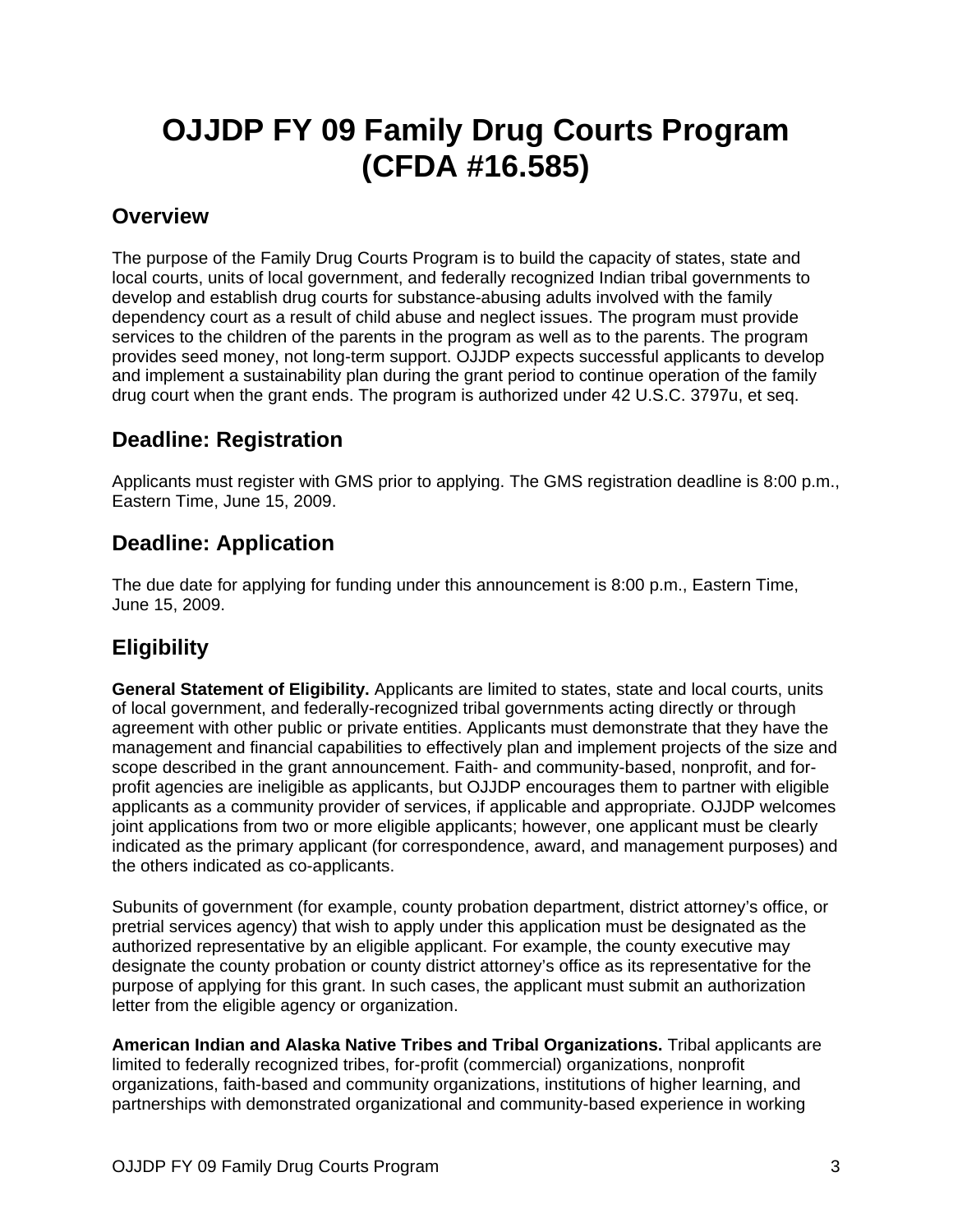with American Indian and Alaska Native communities, including tribal commercial and nonprofit organizations, tribal colleges and universities, and tribal partnerships.

All tribal applications must be accompanied by a current authorizing resolution of the governing body of the tribal entity or other enactment of the tribal council or comparable government body. If the grant will benefit more than one tribal entity, a current authorizing resolution or other enactment of the tribal council or comparable government body from each tribal entity must be included. If the grant application is being submitted on behalf of a tribal entity, a letter or similar document authorizing the inclusion of the tribal entity named in the application must be included.

Applicants are encouraged to review the [Civil Rights Compliance](http://www.ojp.usdoj.gov/funding/other_requirements.htm) section, under "Additional Requirements" in this announcement.

## **Program-Specific Information**

The Family Drug Courts Program seeks to build the capacity of states, state courts, local courts, units of local government, and Indian tribal governments to develop and establish drug courts for substance-abusing adults involved with the family dependency court as a result of child abuse and neglect issues. The program must provide services to the children of the parents in the program as well as to the parents.

The term "drug court" means a specially designed court calendar or docket; a separate or special jurisdiction court is neither necessary nor encouraged. Law requires family drug courts funded by this program to target nonviolent offenders. For this solicitation, the term "violent offender" means a person who: (1) is charged with or convicted of an offense during the course of which (a) the person carried, possessed, or used a firearm or other dangerous weapon; (b) the person used force against another person; or (c) the person caused the death of or serious bodily injury to another person without regard to whether any of the circumstances described above are an element of the offense or conduct of which or for which the person is charged or convicted; or (2) has one or more prior felony convictions for violence involving the use or attempted use of force with the intent to cause death or serious bodily harm to another person.

Applicants must address each of the following eight components (see "Project/Program Design and Implementation," page 9):

- 1. collaborative planning
- 2. target population, screening, and eligibility
- 3. clinical assessment and service delivery (including services for children, parents, and families, as well as case management)
- 4. design and length of program
- 5. judicial supervision
- 6. drug testing
- 7. incentives and sanctions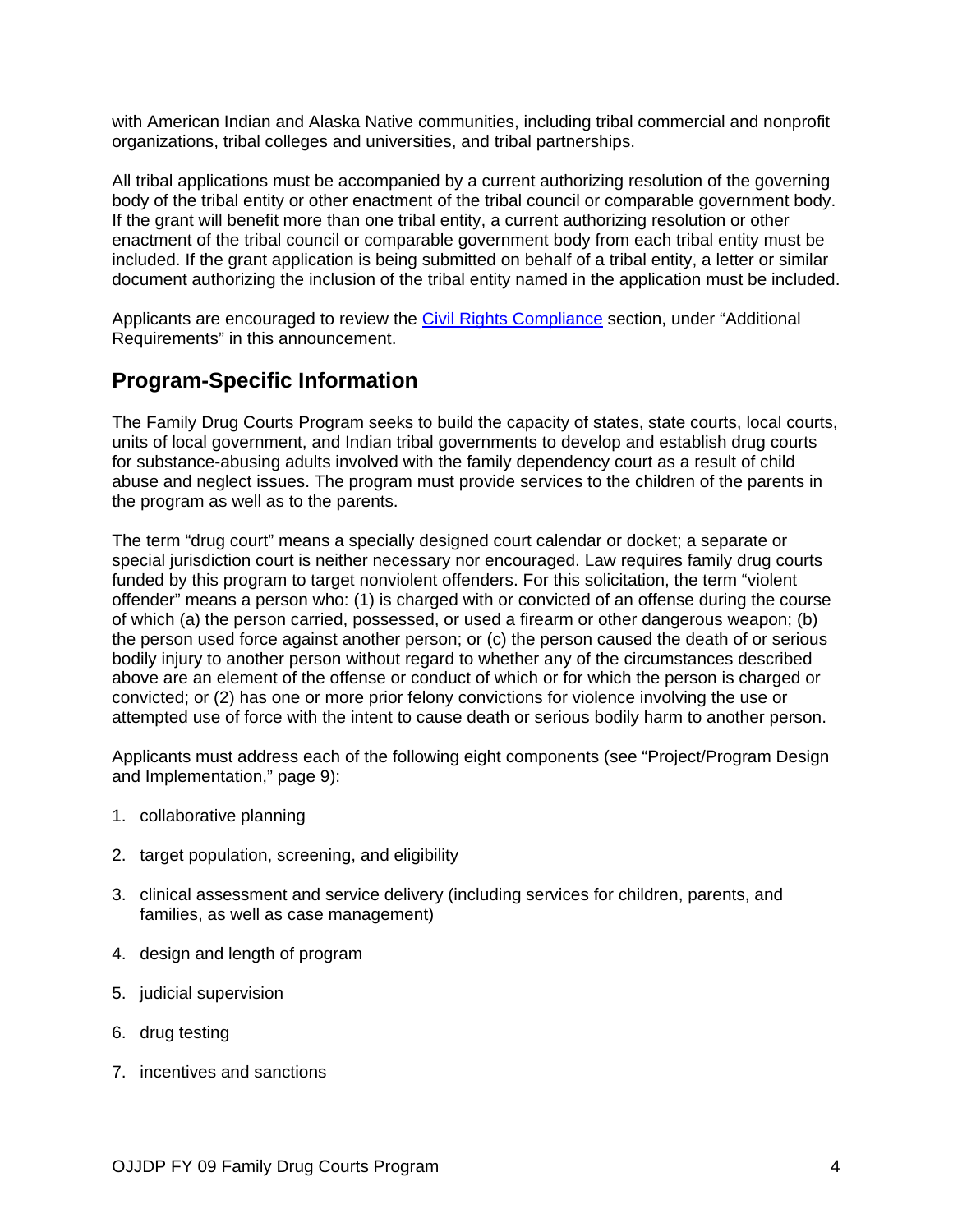8. management information system and evaluation.

#### • **Purpose**

The purpose of the Family Drug Courts Program is to support implementation of sustainable drug courts with the capacity for targeted responses for substance-abusing adults who are involved with the family dependency court system as a result of child abuse and neglect issues. The program must provide services to the children of the parents in the program as well as to the parents.

#### • **Goals, Objectives, and Deliverables**

The program's goal is to decrease the incidence of child abuse and neglect, intervene in the family risk factors, and reduce the likelihood of negative outcomes for the children by addressing the substance abuse of parents and providing services to their children. The objectives are to increase the capacity of courts to intervene with substance-abusing adults involved with the court as a result of child abuse and neglect issues.

#### • **Award Information**

OJJDP will make awards of up to \$500,000 per award for up to 3 years. The award amount will cover the entire requested project period. All awards are subject to the availability of appropriated funds and any modifications or additional requirements imposed by law.

**Limitation on Use of Award Funds for Employee Compensation; Waiver.** No portion of any award of more than \$250,000 made under this solicitation may be used to pay any portion of the total cash compensation (salary plus bonuses) of any employee of the award recipient whose total cash compensation exceeds 110 percent of the maximum annual salary payable to a member of the federal government's Senior Executive Service (SES) at an agency with a Certified SES Performance Appraisal System for that year. (The salary table for SES employees is available at [www.opm.gov.](http://www.opm.gov/)) This prohibition may be waived at the discretion of the Assistant Attorney General for the Office of Justice Programs. An applicant that wishes to request a waiver must include a detailed justification in the budget narrative of the application. The justification should include: the particular qualification and expertise of the individual, the uniqueness of the service being provided, the individual's specific knowledge of the program or project undertaken with the grant funds and a statement explaining that the individual's salary is commensurate with the regular and customary rate for an individual with her/his qualifications and expertise, and for the work that is to be done.

**Match Requirement (cash or in-kind).** A grant made under this program may not cover more than 75 percent of the total costs of the project being funded. The applicant must identify the source of the 25 percent nonfederal portion of the budget and how match funds will be used. Applicants may satisfy this match requirement with either cash or in-kind services. The formula for calculating the match is:

Award Amount = Adjusted Project Costs X Recipient's Share = Required Match Federal Share

#### **Example:** 75/25 match requirement

For a federal award amount of \$350,000, match would be calculated as follows: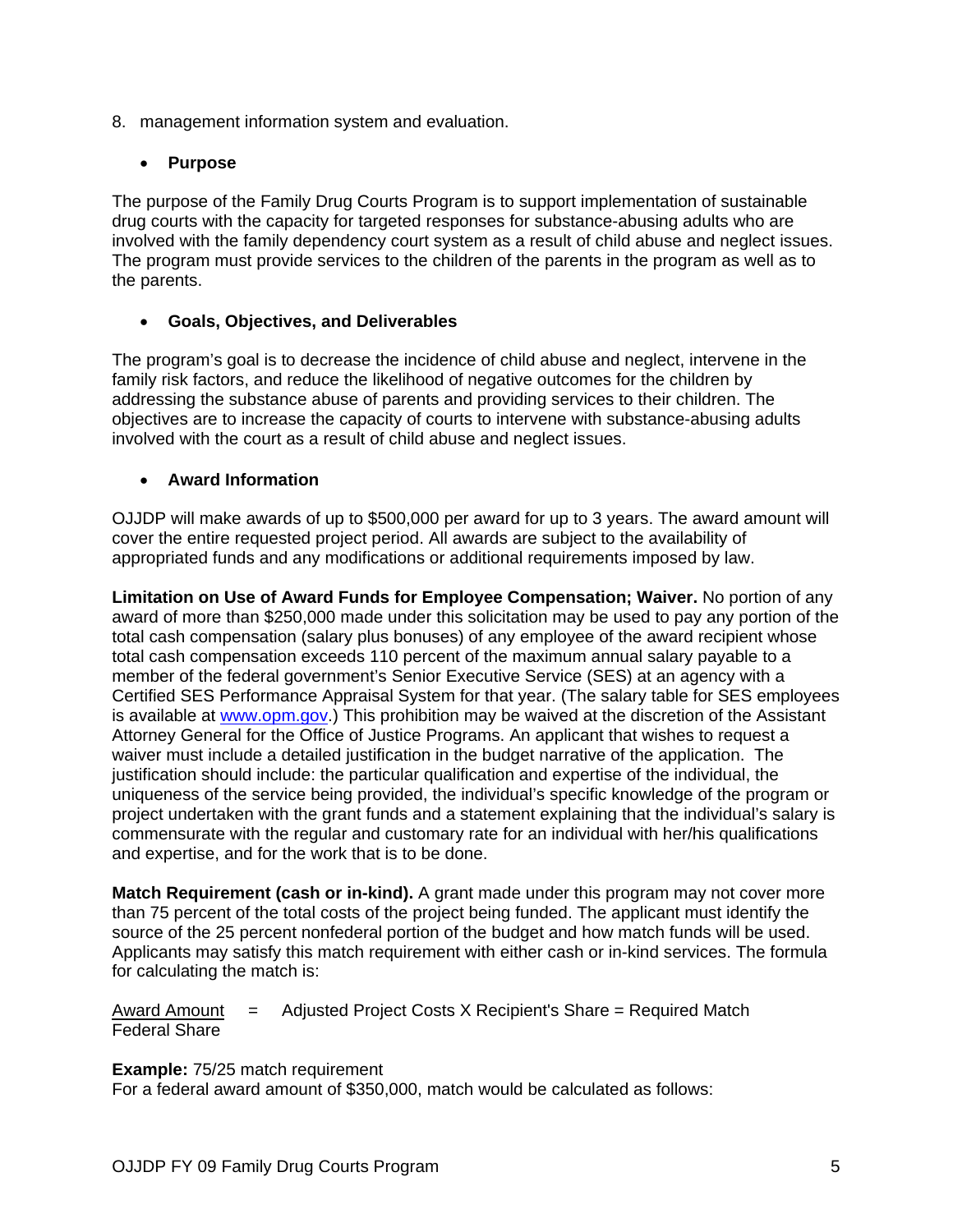$$350,000 = $466,667 \times .25 = $116,667$  match 0.75

## **Performance Measures**

To assist the Department in fulfilling its responsibilities under the Government Performance and Results Act, Pub.L. 103-62, applicants that receive funding under this solicitation must provide data that measures the results of their work. For this solicitation, OJJDP has identified mandatory performance measures, outlined in the table below, for which the Office will require applicants selected for funding to submit data during the grant period. OJJDP has an online system ([www.ojjdp-dctat.org](http://www.ojjdp-dctat.org/)) for grantee transmittal of performance measure data. In their proposal narrative, applicants must describe their understanding of the mandatory performance measures and discuss their data collection methods. For detailed information on measures and resources, see OJJDP's Performance Measures Web page [\(ojjdp.ncjrs.gov/grantees/pm\)](http://ojjdp.ncjrs.gov/pm). Mandatory performance measures for this solicitation are as follows:

| <b>Objective</b>                                                                                                                            | <b>Performance Measures</b>                                                                                                                                  | Data Grantee Provides                                                               |
|---------------------------------------------------------------------------------------------------------------------------------------------|--------------------------------------------------------------------------------------------------------------------------------------------------------------|-------------------------------------------------------------------------------------|
| To develop and establish<br>drug courts for parents<br>with substance abuse<br>problems in the child<br>protective services (CPS)<br>system |                                                                                                                                                              | During the reporting period:                                                        |
|                                                                                                                                             | Number of family drug court<br>participants.                                                                                                                 | Number of family drug court<br>participants.                                        |
|                                                                                                                                             | Percent of participants who<br>successfully complete the<br>program.                                                                                         | Number of participants who<br>exited the program.                                   |
|                                                                                                                                             |                                                                                                                                                              | Number of participants who<br>successfully complete the<br>program.                 |
|                                                                                                                                             | Percent of participants who<br>exhibit a desired change in the<br>targeted behavior (e.g., a<br>reduction in substance abuse,<br>improved parenting skills). | Number of participants who<br>exhibit a desired change in the<br>targeted behavior. |
|                                                                                                                                             | Percent of participants with a<br>new drug-related offense<br>(arrest or referral to court).                                                                 | Number of participants with a<br>new drug-related offense.                          |
|                                                                                                                                             | Percent of participants who<br>have a new CPS referral.                                                                                                      | Number of participants who have<br>a new CPS referral.                              |
|                                                                                                                                             | Percent of participants who<br>have a new substantiated child<br>protection case.                                                                            | Number of participants who have<br>a new substantiated child<br>protection case.    |

For more information about OJJDP performance measures, contact Janet Chiancone at [janet.chiancone@usdoj.gov](mailto:janet.chiancone@usdoj.gov).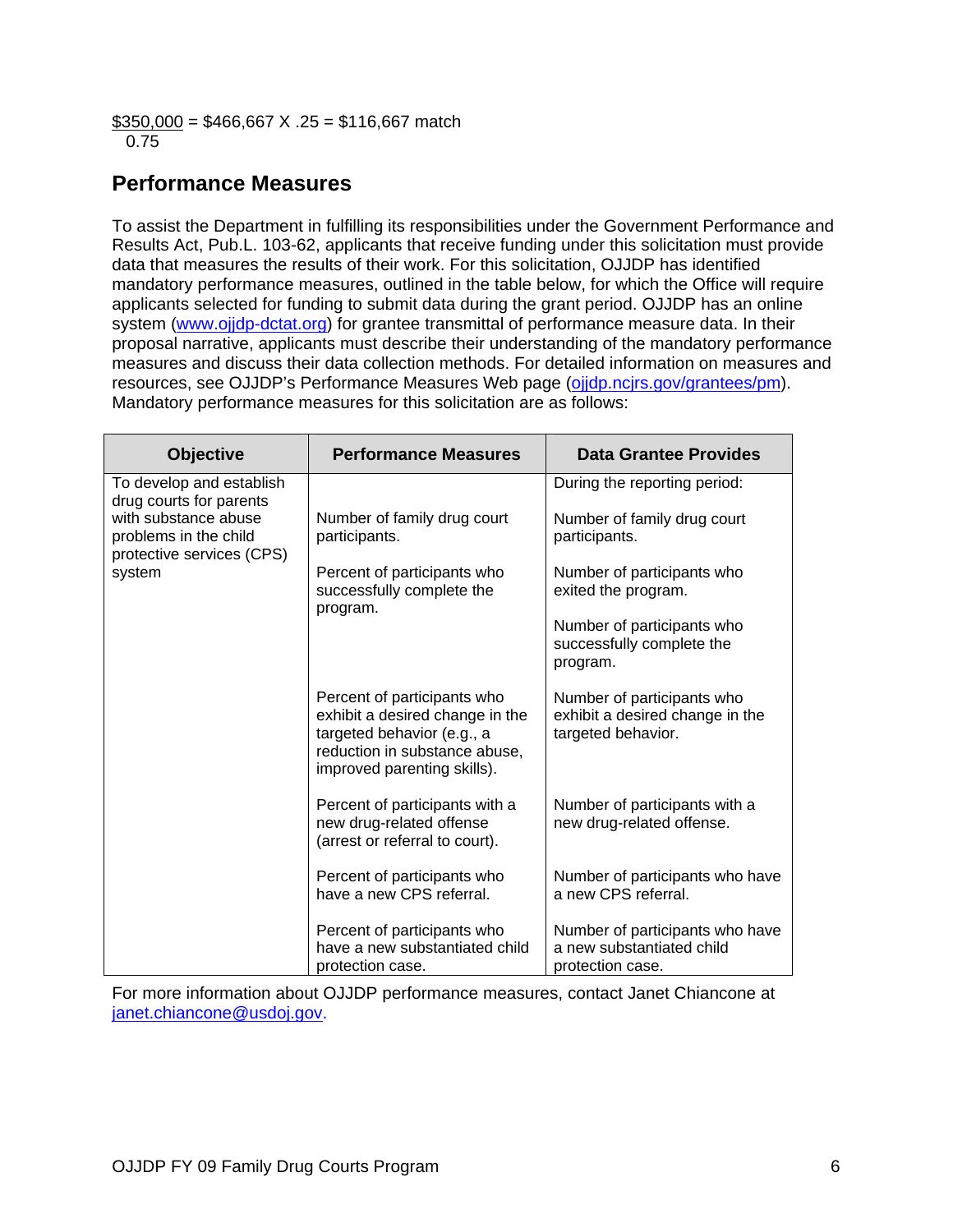## **How To Apply**

**Grants Management System Instructions**. Applications must be submitted through OJP's online Grants Management System (GMS). To access the system, go to [https://grants.ojp.usdoj.gov](https://grants.ojp.usdoj.gov/). Applicants should begin the process a few weeks prior to the GMS registration deadline, especially if this is the first time they have used the system. Each application requires a separate GMS registration. For a step-by-step guide, visit <http://www.ojp.gov/gmscbt/> and refer to the section entitled "External Overview: Locating & Applying for Funding Opportunities." For additional assistance, call the GMS Help Desk at 1– 888–549–9901 from 7:00 a.m. to 9:00 p.m. Eastern Time Monday to Friday.

**Note: OJP will not review any application whose attachments are in Microsoft Vista or Microsoft 2007 format.** Applications submitted via GMS must be in the following formats: Microsoft Word (\*.doc), Word Perfect (\*.wpd), Microsoft Excel (\*.xlm), PDF files (\*.pdf), or Text Documents (\*.txt). . GMS is not yet compatible with Vista and cannot yet process Microsoft Word 2007 documents saved in the new default format with the extension ".docx." Please ensure the documents you are submitting are saved using "Word 97-2003 Document (\*.doc)" format. Additionally, GMS does not accept executable file types as application attachments. These disallowed file types include, but are not limited to, the following extensions: ".com," ".bat," ".exe," ".vbs," ".cfg," ".dat," ".db," ".dbf," ".dll," ".ini," ".log," ".ora," ".sys," and ".zip."

**CFDA Number.** The Catalog of Federal Domestic Assistance (CFDA) number for this solicitation is 16.585, titled "Drug Court Discretionary Grant Program," and the Funding Opportunity Number is OJJDP-2009-2225.

**DUNS Number.** The Office of Management and Budget requires that all businesses and nonprofit applicants for federal funds include a Data Universal Numbering System (DUNS) number in their application for a new award or renewal of an award. Applications without a DUNS number are incomplete. A DUNS number is a unique nine-digit sequence recognized as the universal standard for identifying and tracking entities receiving federal funds. The identifier is used to validate address and point of contact information for federal assistance applicants, recipients, and subrecipients. The DUNS number will be used throughout the grant life cycle. Obtaining a DUNS number is a free, simple, one-time activity. Call 1-866-705-5711 or apply online at [www.dnb.com/us/](http://www.dnb.com/us/). Individuals are exempt from this requirement.

**Central Contractor Registration.** OJP requires that all applicants for federal financial assistance, other than individuals, maintain current registrations in the Central Contractor Registration (CCR) Database. The CCR database is the repository for standard information about federal financial assistance applicants, recipients, and subrecipients. Organizations that have previously submitted applications via Grants.gov are already registered with CCR, as it is a requirement for Grants.gov registration. Please note, however, that applicants must update or renew their CCR at least once per year to maintain an active status. Information about registration procedures can be accessed at [www.ccr.gov.](http://www.ccr.gov/)

### **What an Application Must Include**

#### **Standard Form–424**

Applicants must complete the Application for Federal Assistance (SF–424), a standard form that most federal agencies use, following the instructions it provides.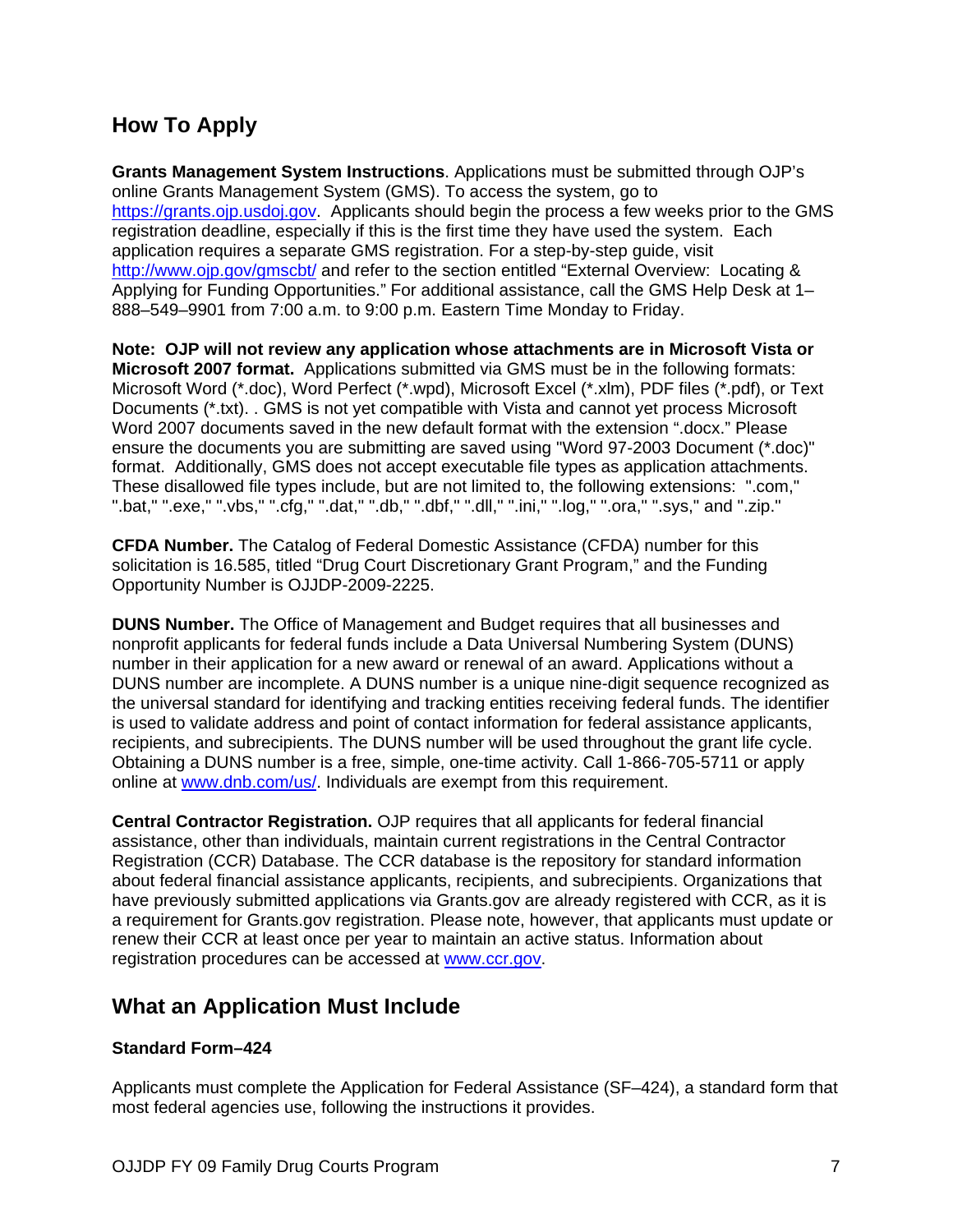#### **Program Narrative**

Applicants must submit a program narrative that presents a detailed description of the purpose, goals, objectives, strategies, design, and management of the proposed program. The program narrative must be double-spaced with 1-inch margins, not exceeding 30 pages of 8½ by 11 inches, and use a standard 12-point font, preferably Times New Roman. Pages must be numbered "1 of 30," etc. Material required under the "Budget and Budget Narrative" and "Other Attachments" sections will not count toward the program narrative page count. OJJDP may reject applications that are incomplete, do not respond to the scope of the solicitation, or fail to comply with format requirements.

The program narrative must address the following selection criteria: (1) statement of the problem, (2) impact/outcomes and evaluation/performance measure data collection plan, (3) project/program design and implementation, and (4) capabilities/ competencies. The connections among these sections must be clearly delineated. For example, the goals and objectives must derive directly from the problems to be addressed. Similarly, the project design section must clearly explain how the program's structure and activities will accomplish the goals and objectives identified in the previous section.

**Project Abstract.** A project abstract must be included as the first page of the Program Narrative, and is included in the page limitation specified above. It must not exceed 200 words and briefly describe the project's purpose, identify the population to be served, and summarize the activities that will be implemented to achieve the project's goals and objectives. These goals and objectives must focus on short-term and intermediate outcomes (see "Impact/Outcomes and Evaluation/Performance Measures," below). The abstract must describe how progress towards these goals will be measured.

#### • **Statement of the Problem**

Applicants must briefly describe the nature and scope of the problem that the program will address. Applicants should use local data to provide evidence that the problem exists, demonstrate the size and scope of the problem, and document the effects of the problem on the target population and the larger community. Applicants should describe any previous or current attempts to address the problem.

Applicants should describe any research or evaluation studies that relate to the problem and contribute to the applicant's understanding of its causes and potential solutions.

#### • **Impact/Outcomes and Evaluation/Performance Measure Data Collection Plan**

Applicants must describe the goals of the proposed program and identify its objectives. When formulating the program's goals and objectives, applicants must be cognizant of the performance measures that OJJDP will require successful applicants to provide.

**Goals.** Applicants must describe the program's intent to change, reduce, or eliminate the problem noted in the previous section and outline the project's goals.

**Program Objectives.** Applicants must explain how the program will accomplish its goals. Objectives are specific, quantifiable statements of the project's desired results. They must be clearly linked to the problem identified in the preceding section and measurable.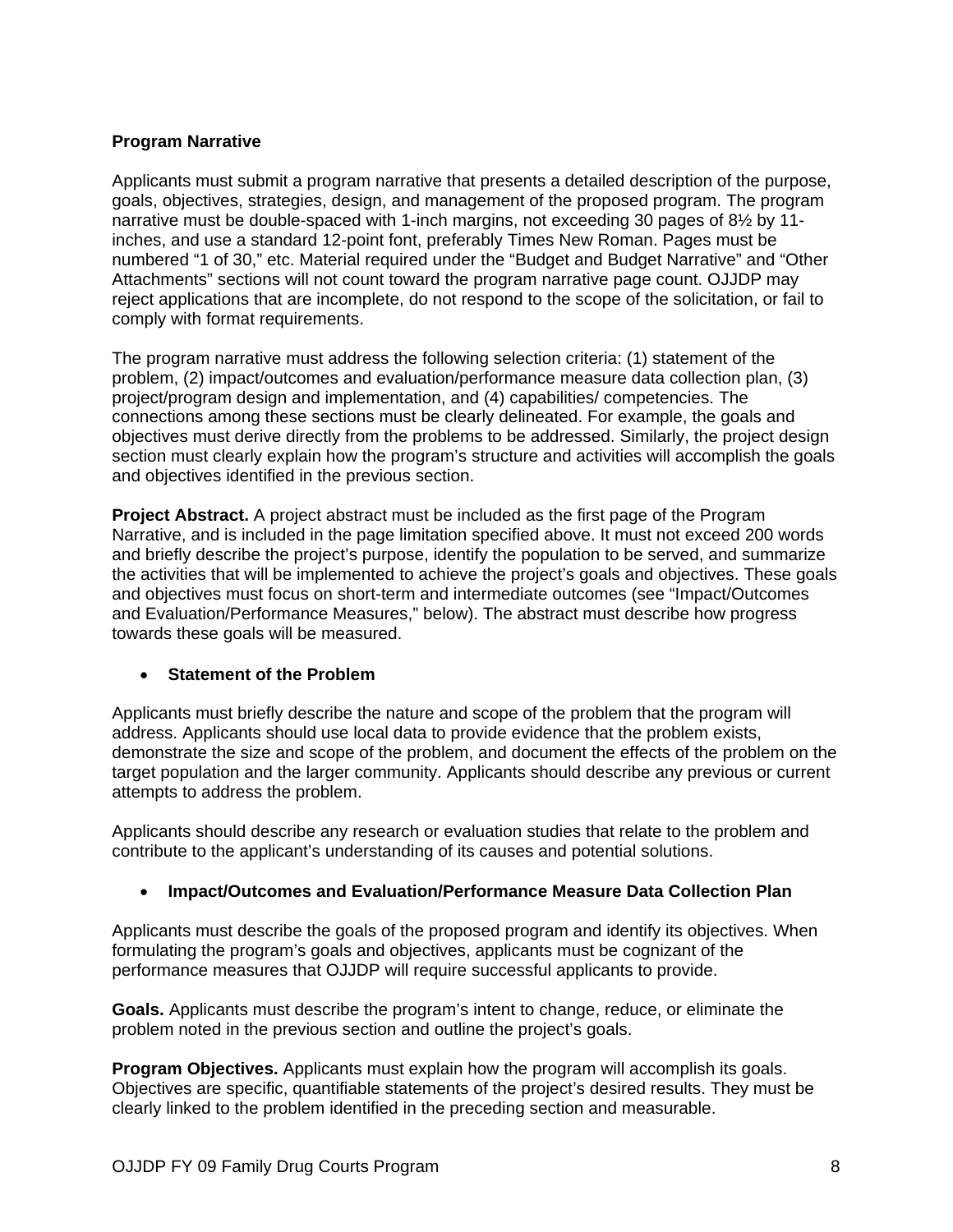**Performance Measures.** OJJDP requires award recipients to collect and report data in support of performance measures (see "Performance Measures," page 6).

#### • **Project/Program Design and Implementation**

Applicants must detail how the project will operate throughout the project period and describe the strategies that will be used to achieve the goals and objectives identified in the previous section. Applicants are encouraged to select evidence-based practices for their programs and adopt a project design that will facilitate the gathering of data on the required performance measures.

Applicants should detail any leveraged resources from local sources, cash or in kind, to support the project and discuss plans for sustainability beyond the project period. Applicants should identify any other federal, state, or private foundation grants that serve the same local area and target population.

In addition, applicants must address each of the eight components outlined below:

- 1. Collaborative Planning
- Describe steps taken to engage the necessary stakeholders in their jurisdictions.
- Explain the planning process, its participants and major milestones accomplished.
- Describe plans regarding collaboration, cross-training, and the development of community partnerships and what is envisioned as the continuing involvement of these participants.
- Provide memoranda of understanding, as stipulated under "Other Attachments," page 14, including signed letters of support from each of the key drug court team members: judge, child protection services representative, agency attorney/prosecutor, parent attorney/defense attorney, child representative, treatment provider, and drug court coordinator. All letters of support must include the following information:
	- o an expression of support for the project and a statement of willingness to participate and collaborate with the drug court
	- $\circ$  a description of the individual's current role and responsibilities in the planning process and expected responsibilities when the drug court is operational
	- $\circ$  an estimate of the percent of time the individual will devote to the planning and operation of the drug court.

Courts applying for grant funds must include a letter from the state court administrator or chief justice of the highest court of the state indicating the highest court has been consulted in connection with this application. The letter should describe how the proposed application would expand or enhance statewide efforts related to problem-solving courts.

- 2. Target Population, Screening, and Eligibility
- Define target population and eligibility criteria aligned with program's goals and objectives.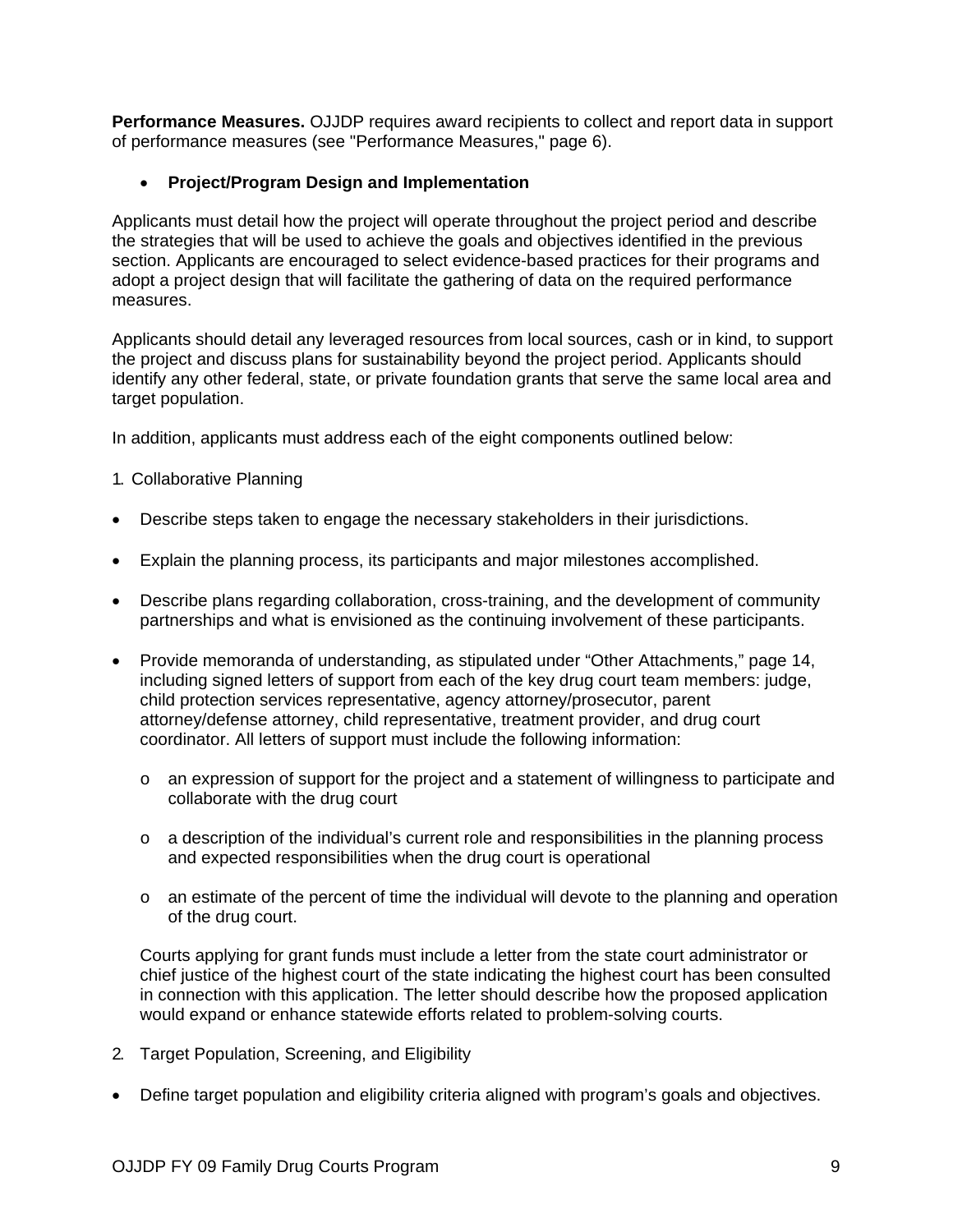- Specify drugs of choice and substance abuse patterns of target population.
- Explain how and by whom eligible clients are identified, screened, and referred to family dependency drug court. Identify the screening instrument.
- If all individuals under court supervision for child abuse and neglect are not routinely screened for substance abuse, explain what triggers such screening.
- Indicate the stage in the dependency court process that parents are screened.
- Indicate the average length of time between the substantiation of the case by child welfare, the filing of a dependency petition, the client's first appearance in family drug court, and enrollment in treatment.
- Describe how the targeted capacity of the family drug court was determined and what process will be used to ensure that the capacity will be reached and maintained.
- 3. Clinical Assessment and Service Delivery
- Explain process and criteria that will be used to conduct a comprehensive clinical assessment of the client, children, and family and identify the individuals or agencies responsible for these tasks.
- Identify the instruments that will be used and the time period for conducting an initial assessment.
- Describe the way that the assessment will be used to develop treatment plans and match treatment needs with services.
- Describe how the families' primary substance abuse and mental health care needs will be assessed.
- Describe the role of the medical, mental health, and social service community with the family drug court and how the available community resources will be utilized to provide for the needs of the families in the program.
- Describe how services will be delivered, with specific reference to the following issues:
	- $\circ$  Services for parents. Specify the treatment providers that will be used to deliver services and the specific interventions that will be employed (i.e., treatment modality, structure, levels of care). Describe how treatment plans are developed and explain how interventions will be tailored to the individual needs of the client, be gender appropriate, and culturally competent. Describe any training that is provided to the treatment professionals related to the integration of treatment services with the family court. Explain how the family drug court will monitor the quality and effectiveness of the treatment services.
	- o Services for children. Describe how the family dependency drug court program will assist parents in developing parenting and life skills that will enhance the clients' understanding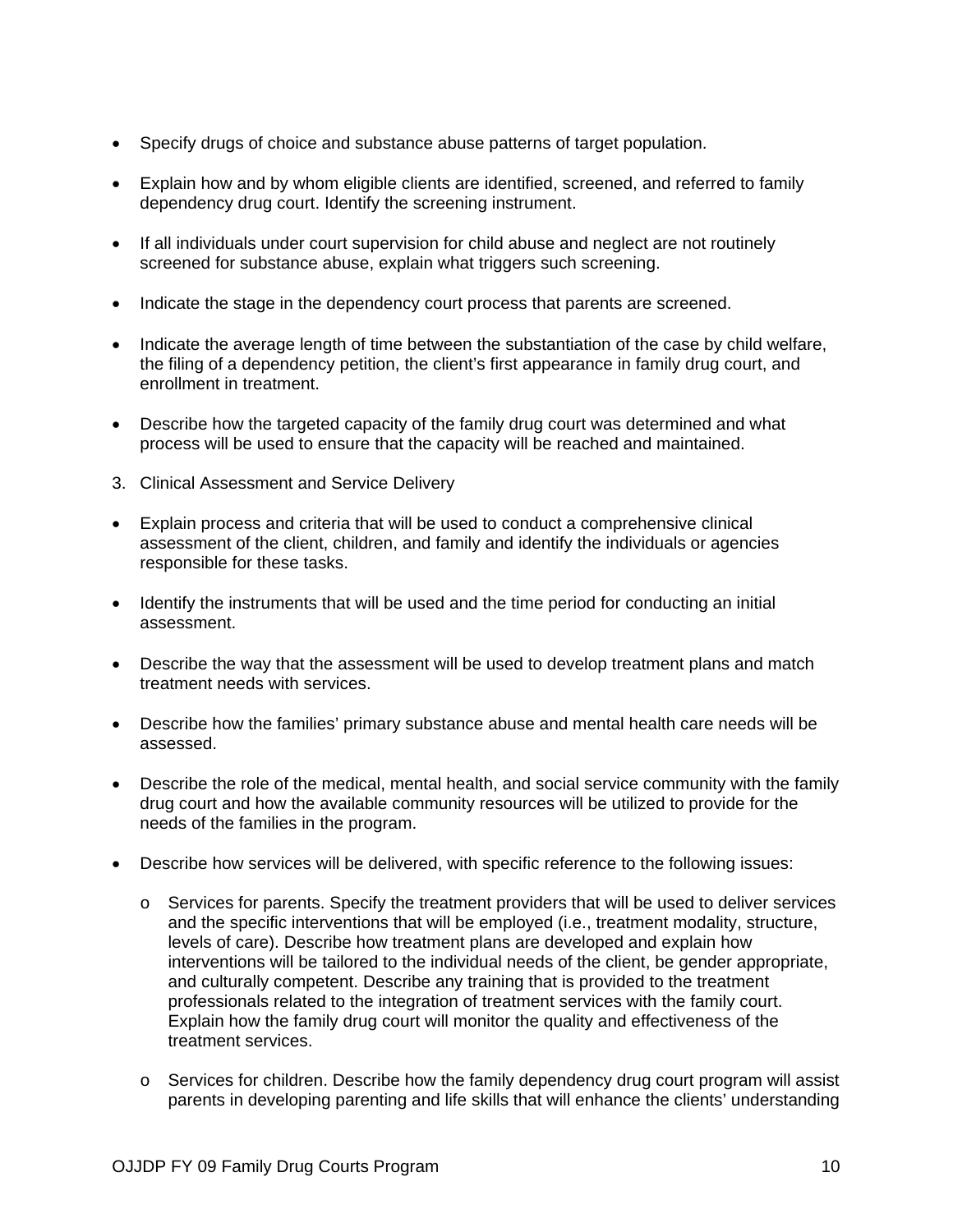of healthy child development and assist them in the ongoing care of their children. Describe the continuum of care available to children and detail how case plans are developed to address any substance abuse, mental health, health, child care, educational, and/or social service needs of the children.

- o Services for families. Describe the relationship the court has established to meet the families' needs for additional services, such as housing, transportation, educational and vocational services, mentoring, community service, job preparation, and child care. Specify who will arrange for these services and how available community resources will be utilized to meet the families' needs in these areas.
- o Case management. Specify who will provide case management and what services will be provided, how frequently cases will be monitored, and the expected average caseload per case manager.
- 4. Program Design and Length
- Describe how the family dependency drug court will be structured (i.e., pre-adjudication, post-adjudication, post-disposition, or a combination thereof) and the anticipated average length of participation.
- Describe the various phases of the program and the requirements for the client to proceed from one phase to another.
- Indicate the requirements for successful completion of the program.
- Explain under what circumstances a client would be terminated from the program.
- Describe how the program will be integrated within the dependency court process and how it will help the court comply with the permanency placement timeframes mandated by the Adoption and Safe Families Act of 1997.
- 5. Judicial Supervision
	- Specify how frequently the client appears before the judge.
	- Describe how the initial schedule or frequency of hearings is linked to a client's needs or risk assessment.
	- Explain what criteria are used to determine whether to increase or decrease the frequency of hearings.
	- Indicate whether the family dependency drug court team meets before scheduled status hearings to review and discuss the progress of clients. If not, explain how this information is communicated to the judge and the team.
	- Explain the process by which information is exchanged between team members in preparation for the status hearings. Indicate who, in addition to the client and judge, participates in the status hearings.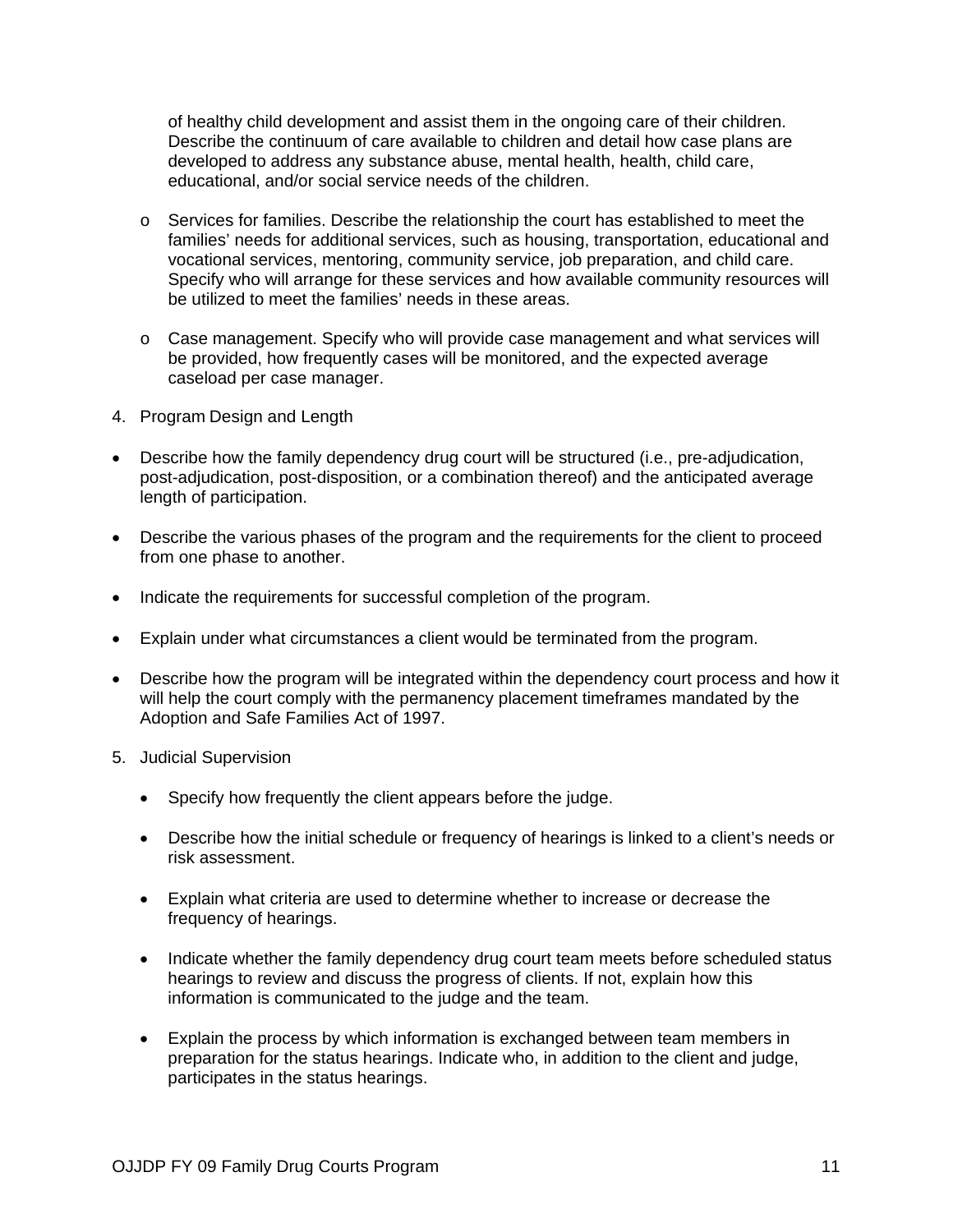- 6. Drug Testing
- Indicate how frequently clients are tested for drug use and explain the randomization process that will be used.
- Specify what methods of analysis will be used for the initial testing and for confirmation testing (e.g., test cups, EMIT, GCMS). Who will administer the drug tests, and what procedures will be used to guard against tampering?
- Specify the turnaround time for results, and explain the rationale for determining the drugs for which to test. Indicate whether a family member can be tested for drugs.
- 7. Incentives and Sanctions
- Describe incentives and sanctions used by program and guidelines for applying them.
- Indicate behaviors (e.g., positive urine tests, missed counseling sessions) that are eligible for incentives or sanctions during each program phase.
- Indicate methods used to develop incentives and sanctions and whether consideration was given to research that demonstrates which are effective for the target population.
- 8. Management Information System and Evaluation
- Describe methods planned for collecting, storing, and maintaining data to support the family drug court's operations and the process and outcome evaluations.
- Discuss plans for data-sharing agreements with treatment service providers, child protection services, the court, and other agencies, and explain how applicable local, state, and federal confidentiality guidelines and requirements will be met.
- Specify how frequently progress reports will be submitted to the court and the minimum data elements that are required in these reports.

**Logic Model.** Applicants must include a logic model that graphically illustrates how the performance measures are related to the project's problems, goals, objectives, and design. Sample logic models are available at oijdp.ncirs.gov/grantees/performance.html. The logic model must be submitted as a separate attachment, as stipulated in "Other Attachments," page 14.

**Timeline.** Applicants must submit a timeline or milestone chart that indicates major tasks, assigns responsibility for each, and plots completion of each task by month or quarter for the duration of the award, using "Year 1," "Month 1," "Quarter 1," etc., not calendar dates (see "Sample Project Timelines" at [ojjdp.ncjrs.gov/grantees/timelines.html\)](http://ojjdp.ncjrs.gov/grantees.html). The timeline must be submitted as a separate attachment, as stipulated in "Other Attachments," page 14. On receipt of an award, the timeline may be revised based on training and technical assistance provided by OJJDP.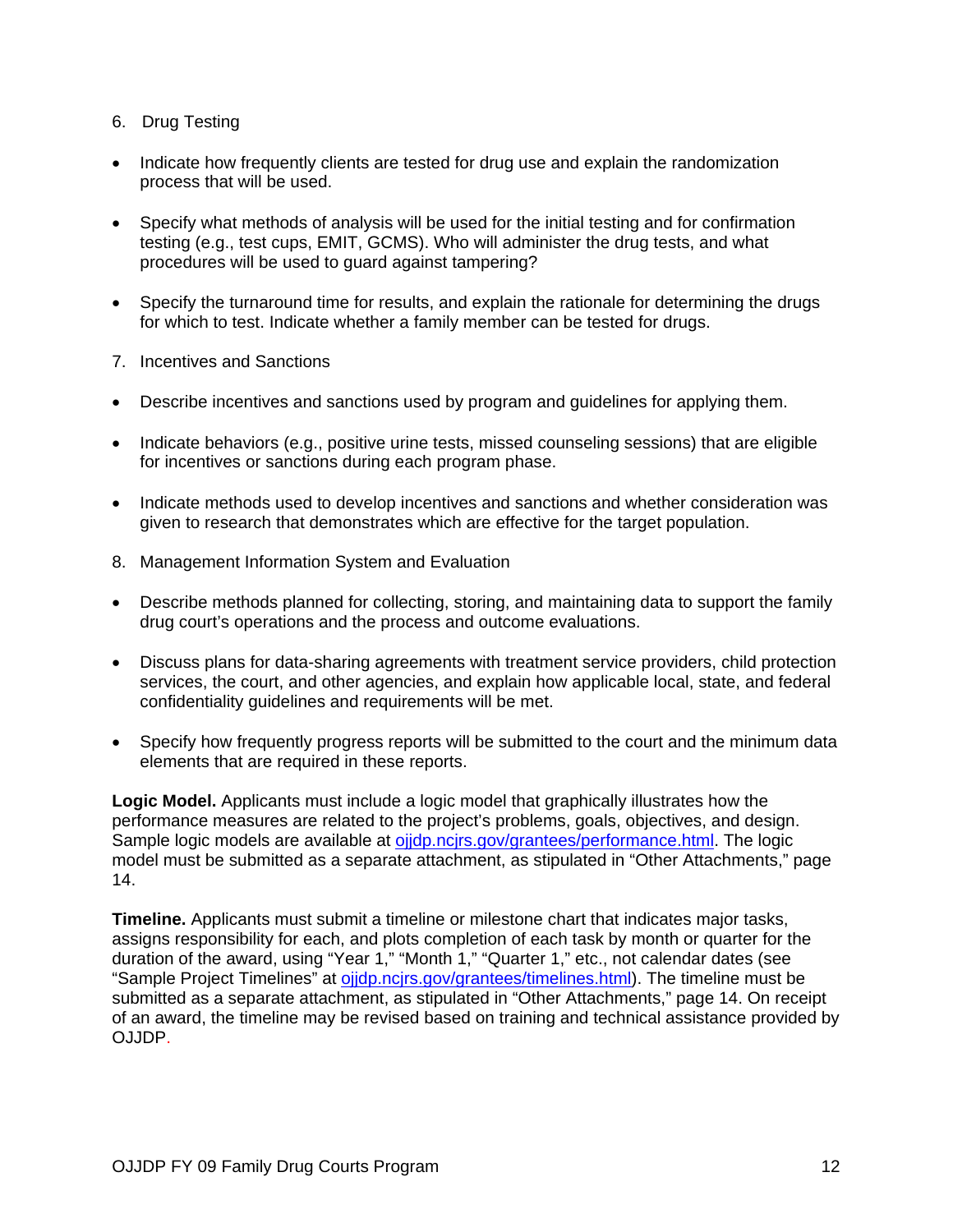#### • **Capabilities/Competencies**

Applicants must describe the roles and responsibilities of project staff and explain the program's organizational structure and operations.

This section of the program narrative must describe how the project will be managed and staffed locally. Applicants must clearly and evidently connect management and staffing patterns to the project design described in the previous section. Applicants must explain how they will develop and maintain an interdisciplinary, nonadversarial work team. They must describe the mechanisms that they will establish to ensure effective communication and coordination among the team. The applicant must identify each member of the family drug court team and describe his/her role and responsibilities. Key family drug court members include the judge, child protection services representative, agency attorney/prosecutor, parent attorney/defense attorney, child representative, treatment provider, and drug court coordinator.

This section must describe the experience and capability of the applicant's organization and any contractors that will be used to effectively implement and manage this effort and its associated federal funding, highlighting any previous experience implementing projects of similar design or magnitude.

#### • **Sustainability Plan**

Applicants must certify their ability to fund the program adequately without federal assistance and identify plans for obtaining support to continue the program following the conclusion of federal support. Applicants must provide a plan detailing how court operations will be maintained after federal assistance ends and how current collaborations and evaluations will be used to leverage ongoing resources.

#### **Budget and Budget Narrative**

Applicants must provide a budget that: (1) is complete, allowable, and cost effective in relation to the proposed activities; (2) shows the cost calculations demonstrating how the applicant arrived at the total amount requested; and (3) provides a brief supporting narrative to link costs with project activities. Applicants must submit a budget that includes a detailed worksheet itemizing all costs and a narrative explaining and justifying each budget item, as described below. Total costs that the applicant specifies in its budget must match the amount it provides in the Estimated Funding section of the Project Information screen in GMS. All funds listed in the budget will be subject to audit.

#### • **Budget Worksheet**

The worksheet must provide the detailed computation for each budget line item, listing its cost and showing how it was calculated. For example, personnel costs must show the annual salary rate and percent of time devoted to the project for each employee paid with grant funds. The budget worksheet must present a complete and detailed itemization of all proposed costs. A template is available at [http://www.ojp.usdoj.gov/funding/forms/budget\\_detail.pdf](http://www.ojp.usdoj.gov/funding/forms/budget_detail.pdf).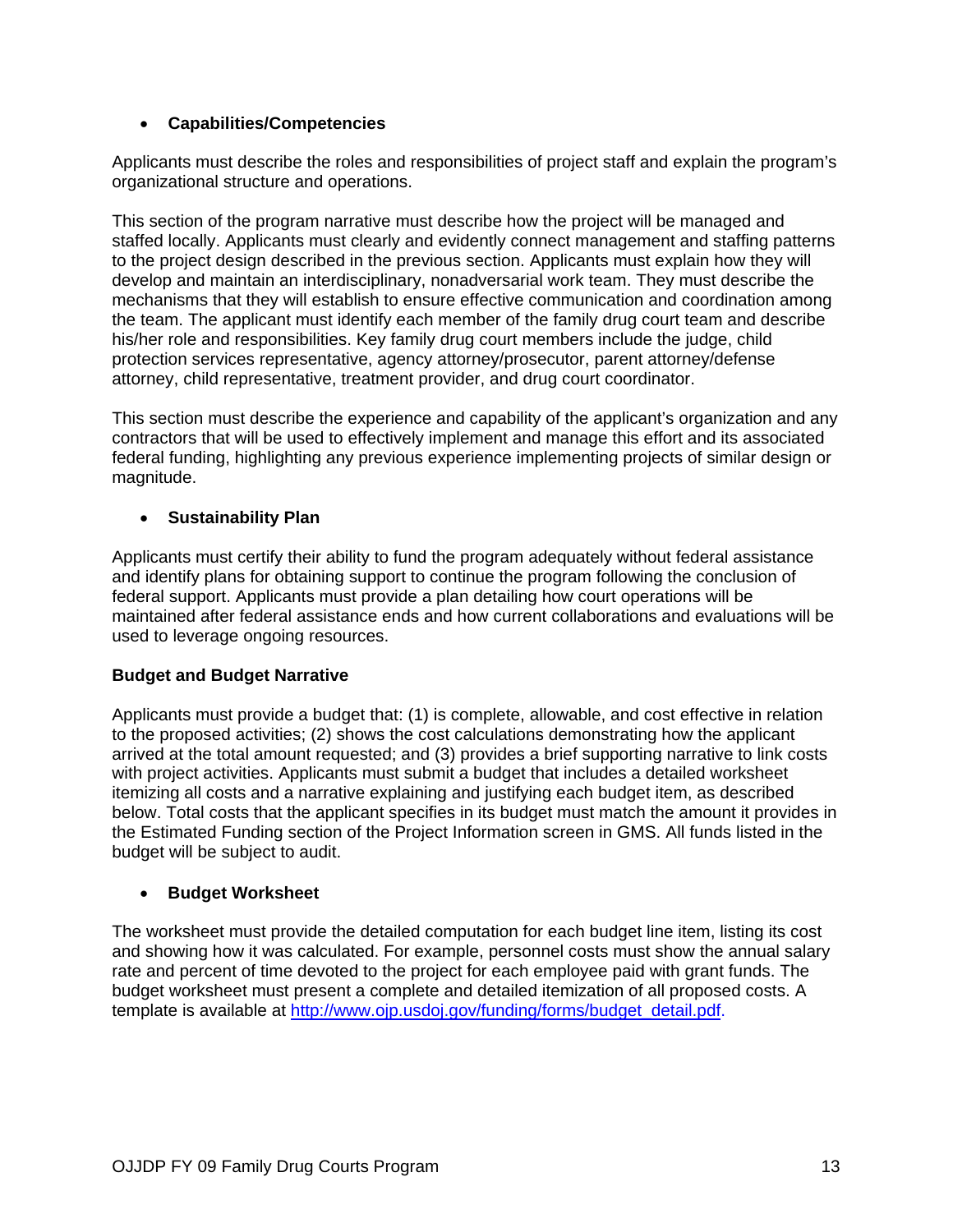#### • **Budget Narrative**

The budget narrative must describe each budget item and relate it to the appropriate project activity. It must closely follow the content of the budget detail worksheet and provide justification for all proposed costs listed in the budget worksheet (particularly, supplies, travel, and equipment) and demonstrate that they are reasonable. In the budget narrative, the applicant must explain how fringe benefits were calculated, how travel costs were estimated, why particular items of equipment or supplies must be purchased, and how overhead or indirect costs, if applicable, were calculated.

#### **Indirect Cost Rate Agreement**

Applicants that would like to establish a federally negotiated indirect cost rate must submit a proposal to their cognizant federal agency. Generally, the cognizant federal agency is the agency that provides the preponderance of direct federal funding. This can be determined by reviewing an organization's schedule of federal financial assistance. If DOJ is your cognizant federal agency, obtain information needed to submit an indirect cost rate proposal at [http://www.ojp.usdoj.gov/funding/pdfs/indirect\\_costs.pdf.](http://www.ojp.usdoj.gov/funding/pdfs/indirect_costs.pdf)

#### **Other Attachments**

Applicants must submit the following information, as stipulated in the cited pages, as attachments to their application.

- logic model (see "Logic Model," page 12).
- timeline or milestone chart (see "Timeline," page 12).
- résumés of all key personnel.
- job descriptions outlining roles and responsibilities for all key positions.
- letters of support/commitment and Memoranda of Understanding, if applicable (see "Collaborative Planning," page 9).

## **Selection Criteria**

OJJDP will rate applications that proceed to peer review on a 100-point scale, based on the following point values for the selection criteria:

- Statement of the Problem (10 points)
- Impact/Outcomes and Evaluation/Performance Measure Data Collection Plan (10 points)
- Project/Program Design and Implementation (60 points)
- Capabilities/Competencies (10 points)
- Sustainability Plan (5 points)
- Budget (5 points).

See "Program Narrative," page 8, for detailed descriptions of the above criteria.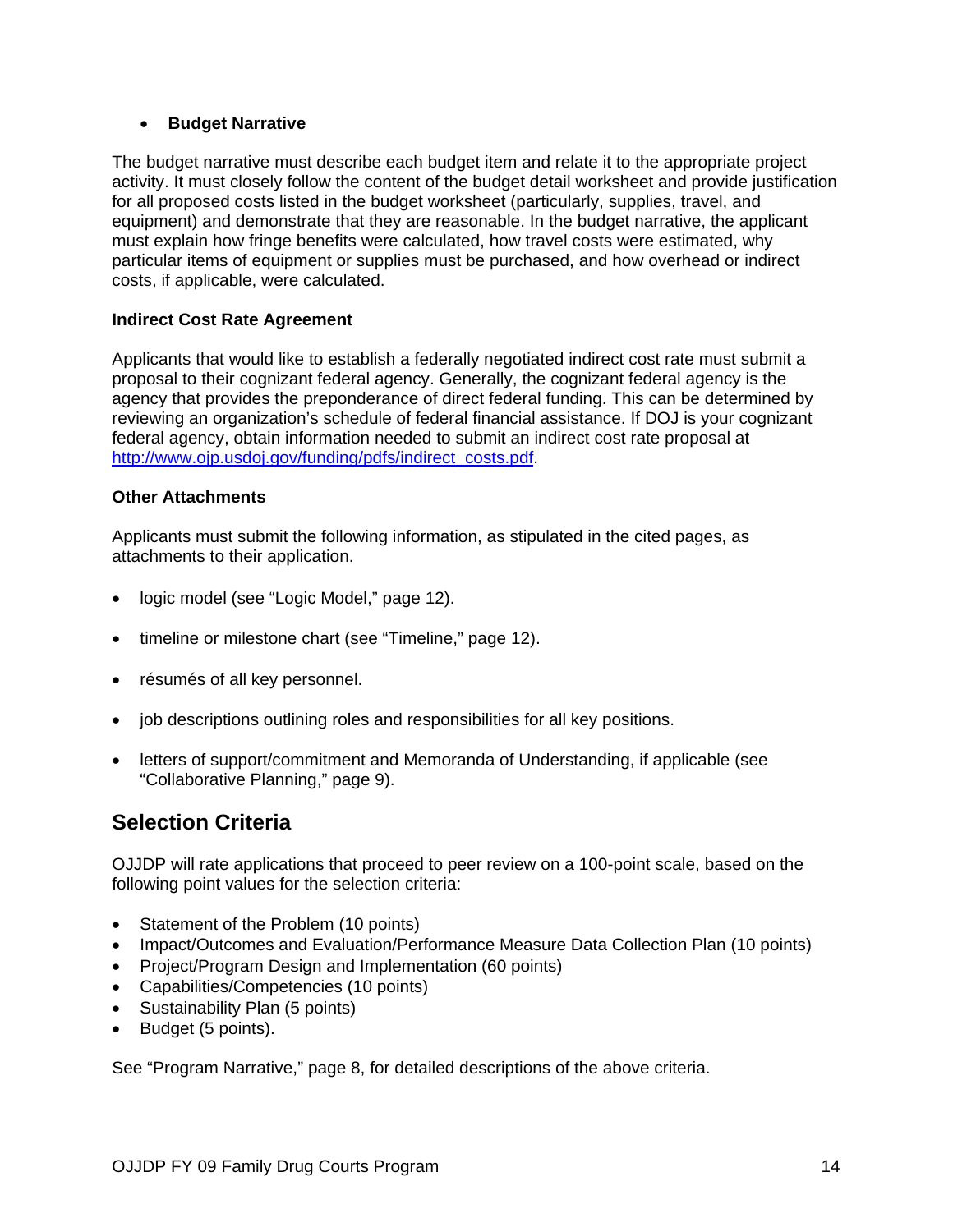### **Review Process**

OJJDP is committed to ensuring a standardized process for awarding grants. OJJDP reviews each application to make sure that the information presented is reasonable, understandable, measurable, and achievable, as well as consistent with program or legislative requirements as stated in the solicitation.

Peer reviewers will review the applications submitted under this solicitation as well. OJJDP may use either internal peer reviewers, external peer reviewers, or a combination of both to review the applications. An external peer reviewer is an expert in the field of the subject matter of a given solicitation who is not a current DOJ employee. An internal reviewer is an expert in the field of the subject matter of a given solicitation who is a current DOJ employee. Applications will be screened initially to determine whether the applicant meets all eligibility requirements. Only applications submitted by eligible applicants that meet all other requirements will be evaluated, scored, and rated by a peer review panel. Peer reviewers' ratings and any resulting recommendations are advisory only. In addition to peer review ratings, considerations may include, but are not limited to, underserved populations, strategic priorities, past performance, and available funding.

After the peer review is finalized, OJP's Office of the Chief Financial Officer (OCFO), in consultation with OJJDP, conducts a financial review of all potential discretionary awards and cooperative agreements to evaluate the fiscal integrity and financial capability of applicants, examines proposed costs to determine if the budget and budget narrative accurately explain project costs, and determines whether costs are reasonable, necessary, and allowable under applicable federal cost principles and agency regulations. OCFO also reviews the award document and verifies the OJP Vendor Number.

Absent explicit statutory authorization or written delegation of authority to the contrary, all final grant award decisions will be made by OJP's Assistant Attorney General, who may also give consideration to factors including, but not limited to, underserved populations, strategic priorities, past performance, and available funding when making awards.

## **Additional Requirements**

Successful applicants selected for award must agree to comply with additional applicable requirements prior to receiving grant funding. OJJDP strongly encourages applicants to review the information pertaining to these additional requirements prior to submitting their applications. Additional information for each is available at [www.ojp.usdoj.gov/funding/other\\_requirements.htm.](http://www.ojp.usdoj.gov/funding/other_requirements.htm)

- [Civil Rights Compliance](http://www.ojp.usdoj.gov/funding/other_requirements.htm)
- Funding to Faith-Based Organizations
- Confidentiality and Human Subjects Protection
- Anti-Lobbying Act
- Financial and Government Audit Requirements